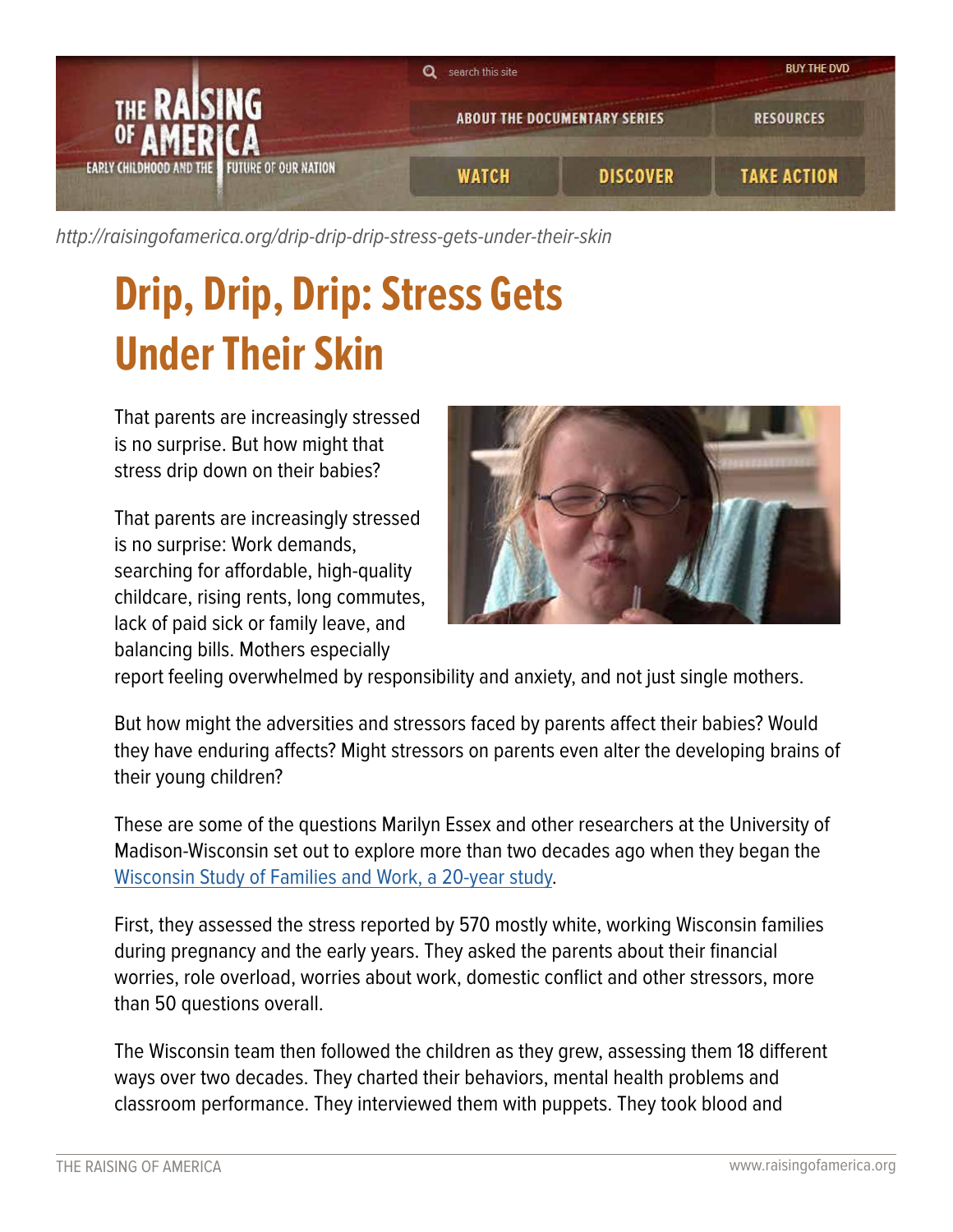saliva samples looking for inflammation and the presence of stress hormones. As new technologies were invented, the researchers even looked at the pattern of chemical tags which change gene expression and visualized brain circuits.

Again and again, the findings were consistent. Children whose parents reported higher levels of stress during pregnancy and infancy tended to have worse outcomes as they grew up. Even years after the parents had experienced that stress.

For example, the saliva samples from four-year-old children of parents who reported more stress showed higher levels of cortisol, a powerful stress hormone. And the higher cortisol levels correlated with the kids' behaviors.

"They tended to be more anxious, kind of withdrawn. They tended also to be more impulsive; they tended to be more aggressive. They had a wide variety of behavior problems," explained Marilyn Essex in The Raising of America.

The same children underwent fMRI brain scans when they were eighteen years old. The neural circuits which help regulate emotions on a moment to moment basis weren't as strong in teens whose parents reported higher stress when those teens were babies mostly the same kids whose cortisol levels were high at age four. And they still tended to exhibit behavioral problems. Teenage girls reported higher anxiety and had difficulty concentrating (Burghy, Nature Neuroscience, 2012).

Marilyn Essex concludes, "There's no doubt about the fact that if a parent is stressed, that it affects the child. We're talking processes here that are at a biological level."

Essex says the Wisconsin studies raise "important questions about what we can do to better support young parents and families."

## **TAKE-AWAY**

Stressors on parents can have enduring consequences for their children, even altering brain development. So, why are parental stressors often dismissed as "normal," just an inevitable part of life?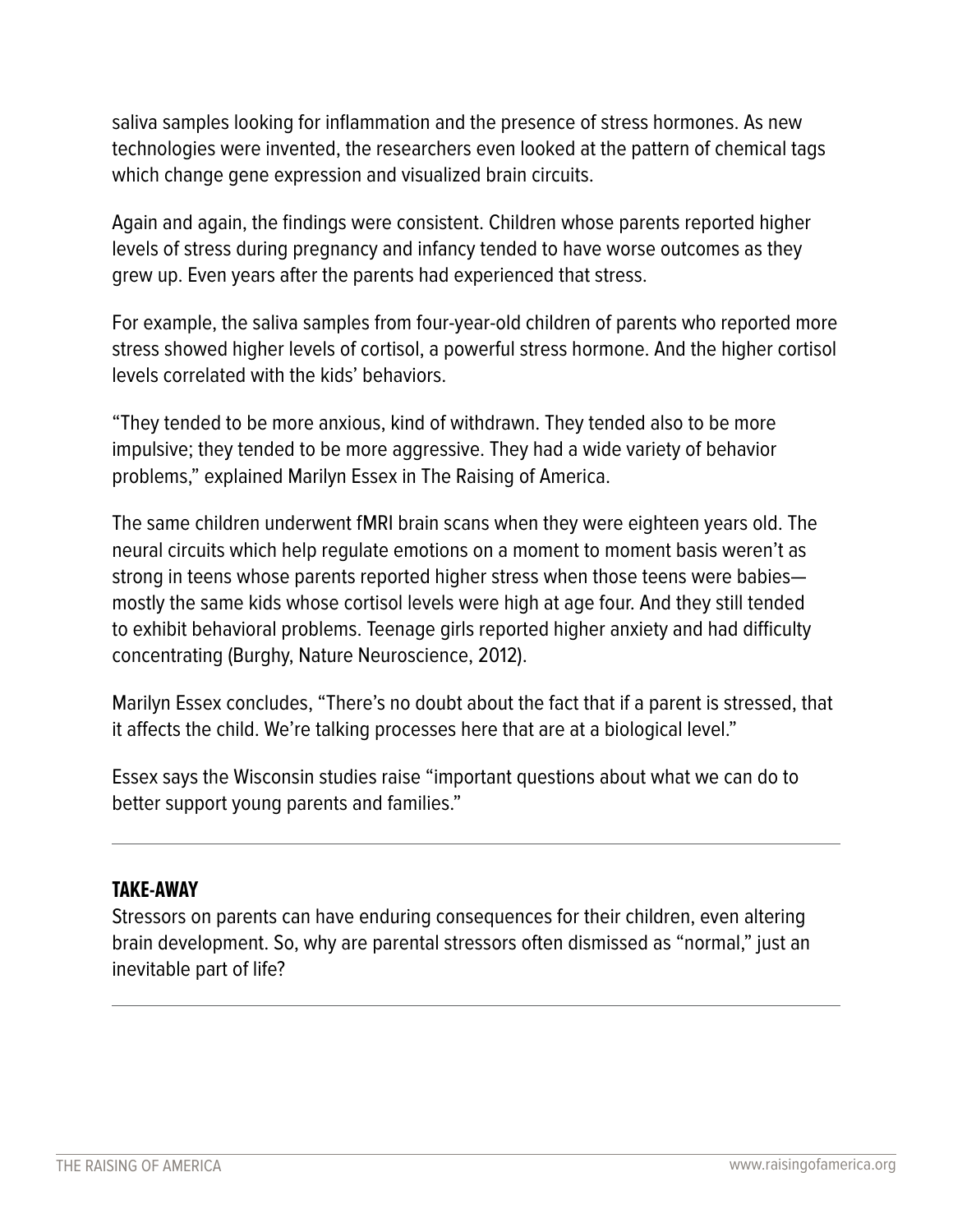## **What's the Amygdala-PFC Connection?**

The fMRI experiments performed by Marilyn Essex, Rasmus Birn and their team at the University of Wisconsin at Madison looked at a crucial neural circuit connecting two structures of the brain: the amygdala and prefrontal cortex.

**DIG**<br>DEEPER

When we perceive a threat, the amygdala, deep in the brain,



sends out signals crying "Alert!," setting off a cascade of chemical changes which trigger the fight-or-flight stress response.

But the pre-frontal cortex, in the front of our brains, is the site of reasoning and what neuro-scientists call executive function. Is that voice behind me shouting loudly really a threat? Should I hit him first? Run away? Or is it just my friend Jon, upset about something and wants my help? The prefrontal cortex quickly assesses the situation and then sends messages back along a neural circuit to the amygdala which moderates the stress response accordingly. In essence the prefrontal cortex tells the amygdala to Cool out, no problem, or Oh boy, we're in big trouble now!

As post-doctoral fellow Corey Burghy explains in The Raising of America,

We want to see a good flow of traffic on that highway because that's a highway that's helping that child regulate their emotions on a moment-to-moment basis…how to deal with emotions, when is it appropriate to express emotions, what are good things to feel, what are bad things to feel.

But the Wisconsin team found weaker connections in the neural circuits connecting the amygdala with the prefrontal cortex in teenage girls whose parents reported higher stress when the girls were infants. It was as if the threat signals from the amygdala weren't getting through and couldn't be assessed